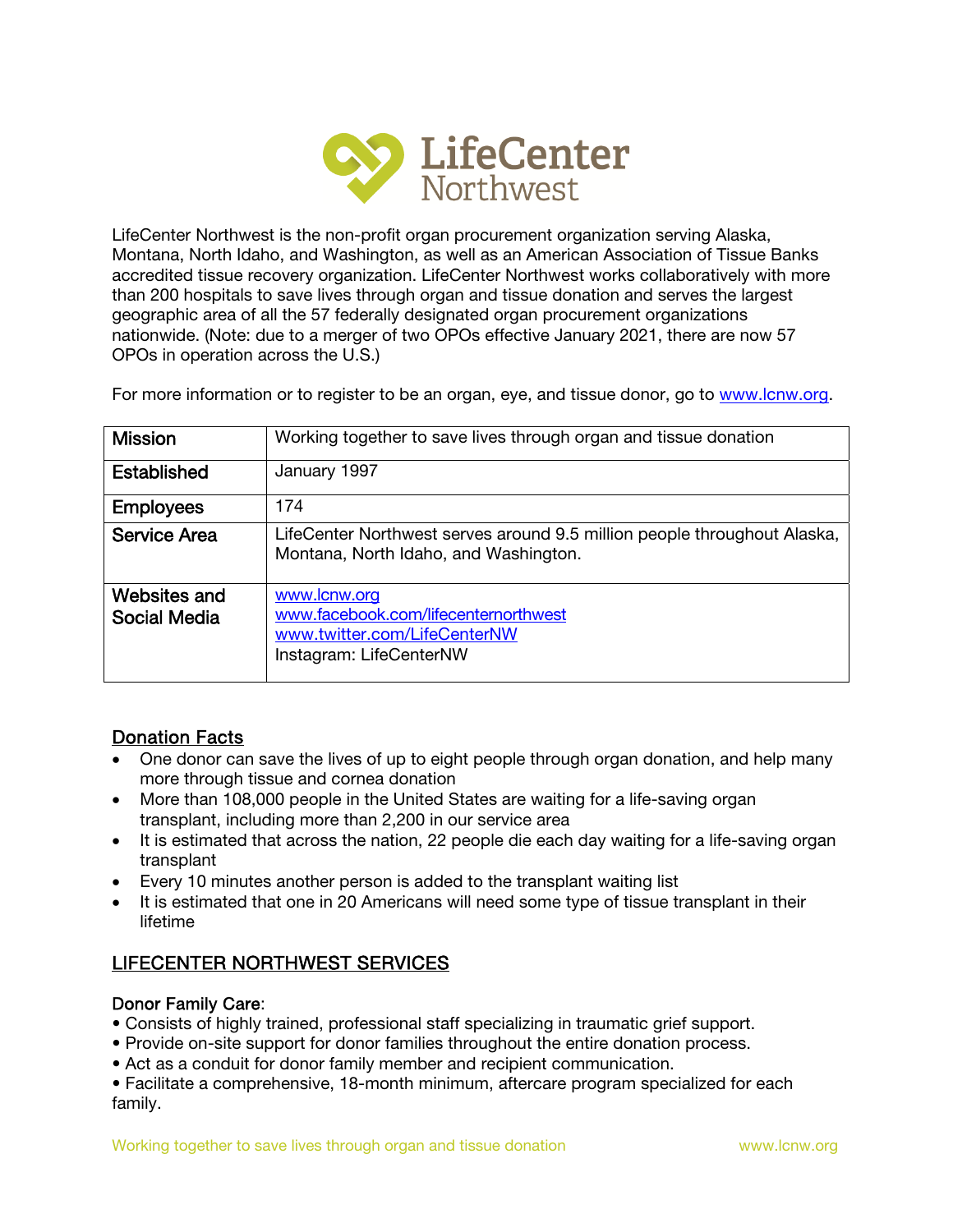## Organ Recovery Services:

- On-site response to referral calls from hospitals.
- Evaluation of patient's medical suitability for donation.
- Management of patient care in close collaboration with hospital staff
- Work with United Network for Organ Sharing (UNOS) and transplant centers for organ placement
- Surgical recovery and transportation of organs.

## Tissue Recovery Services:

- Response to tissue donor referrals
- Evaluation of patient's medical suitability for donation.
- Surgical recovery and transportation of tissue.

## Hospital Development:

- Build and advance relationships with partner hospitals.
- Assist with hospital compliance regarding donation to federal and state laws.
- Responsible for ongoing hospital staff education on donation processes, laws, and programs.

#### Community Relations:

• Ensure donation wishes are granted by maintaining the donor registry for Montana and Washington, a confidential database of donation wishes to be carried out at the time of death.

• Support the Department of Licensing and Motor Vehicle Division by providing staff training and donation registry information for WA and MT.

• Work with Driver Education Instructors in providing donation education materials to high school students and parents before they are asked about donation when they get their driver's license.

- Provide the public a direct line to donation professionals who can answer questions.
- Work as a resource to the media to accurately report donation stories.

# Donor Registry Information

LifeCenter Northwest manages the organ, eye, and tissue donor registry for Montana and Washington at www.lcnw.org. It is a confidential database of donation wishes to be carried out at the time of death.

#### How to register as a donor in Montana and Washington

- Register online at www.lcnw.org
- Call toll-free at 1-877-275-5269 and request a brochure to fill out and return.

• Say YES to organ, eye, and tissue donation when you apply for or renew your driver's license/ID card. Residents who already have a heart on their driver's license are automatically added to the donor registry.